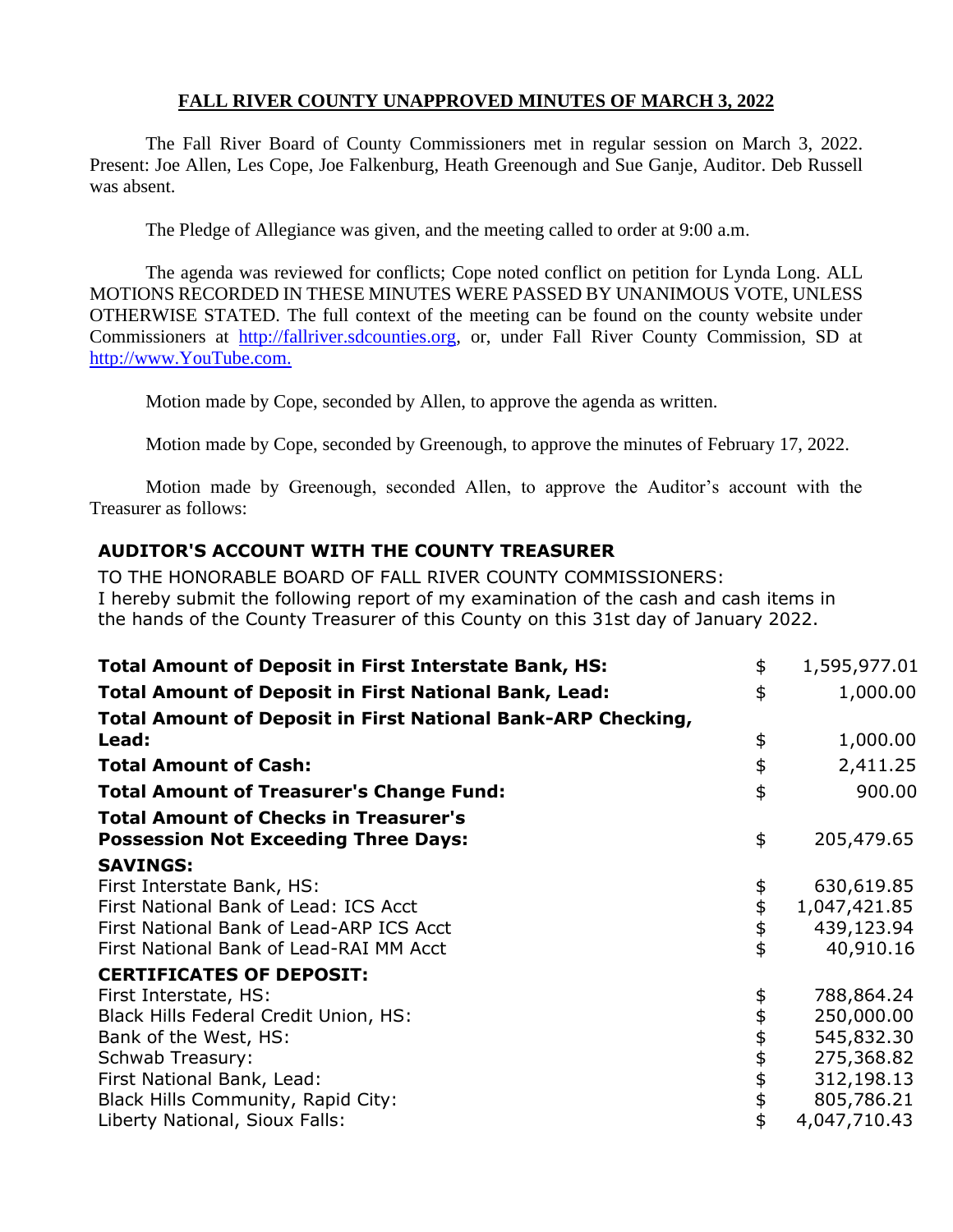| Itemized list of all items, checks and drafts that have<br>been in the Treasurer's possession over three days: |              |                 |        |
|----------------------------------------------------------------------------------------------------------------|--------------|-----------------|--------|
| Register of Deeds Change Fund:                                                                                 |              | \$              | 500.00 |
| Highway Petty Cash:                                                                                            |              | \$              | 20.00  |
| Election Petty Cash:                                                                                           |              | \$              | 15.00  |
| <b>RETURNED CHECKS:</b>                                                                                        |              |                 |        |
|                                                                                                                | <b>TOTAL</b> | \$10,991,138.84 |        |
| Dated This 31st Day of January 2022.                                                                           |              |                 |        |

/s/Sue Ganje, County Auditor of Fall River County

/s/Teresa Pullen, County Treasurer of Fall River County

| <b>County Monies</b>    |     | 10,330,475.72   |
|-------------------------|-----|-----------------|
| Held for other Entities | \$. | 478,723.70      |
| Held in Trust           |     | 181,939.42      |
| <b>TOTAL</b>            |     | \$10,991,138.84 |

The Above Balance Reflects County Monies, Monies Held in Trust, and Monies Collected for and to be remitted to Other ENTITIES: SCHOOLS, TOWNS, AND STATE.

Motion made by Greenough, seconded by Cope, to set the first consolidated equalization meeting date for April 21, 2022, after the regular commission meeting, and possibly continuing in the afternoon.

Motion made by Greenough, seconded by Allen, to approve appointing Patty Nikkila to the Hot Springs Rural Fire District Board of Directors to complete the unexpired term, as per SDCL 34-31A-15.1.

There were no applicants for county assistance.

Bob Evans, Sheriff, reported to the Board that there are 12 males and 5 females in the Fall River County Jail and 3 males in the Pennington County Jail, for a total of 20 inmates.

Evans introduced Jonathan Harris and Joe Hayashi, new Deputies, to the Board. Hayashi came to the County from the City of Hot Springs Police Department; Harris came from Missouri and will fulfill the Edgemont Contract. There are now 6 Deputies and the Sheriff on staff.

Evans stated that 2 vehicles are currently being repaired, and the new vehicle is at Wendell's Garage to outfit the vehicle with equipment. Discussion was held on a horse issue incurring boarding and veterinary bills. It was discussed to possibly sell the horses at the sale barn. Other discussion was held on medical charges and housing of inmates.

Frank Maynard, Emergency Management, reported to the Board that he will be in touch with the local fire departments, particularly Oelrichs, with information pertaining to emergency response agencies responding to a possible solar power system. Discussion was held on attending a Region 4 meeting in Rapid City on March 8<sup>th</sup> for Homeland Security and completing the annual National Cyber Security Review Assessment, which is a requirement to receive Homeland Security Grant funds. Maynard stated that the National Weather Service is requesting more volunteers as a Community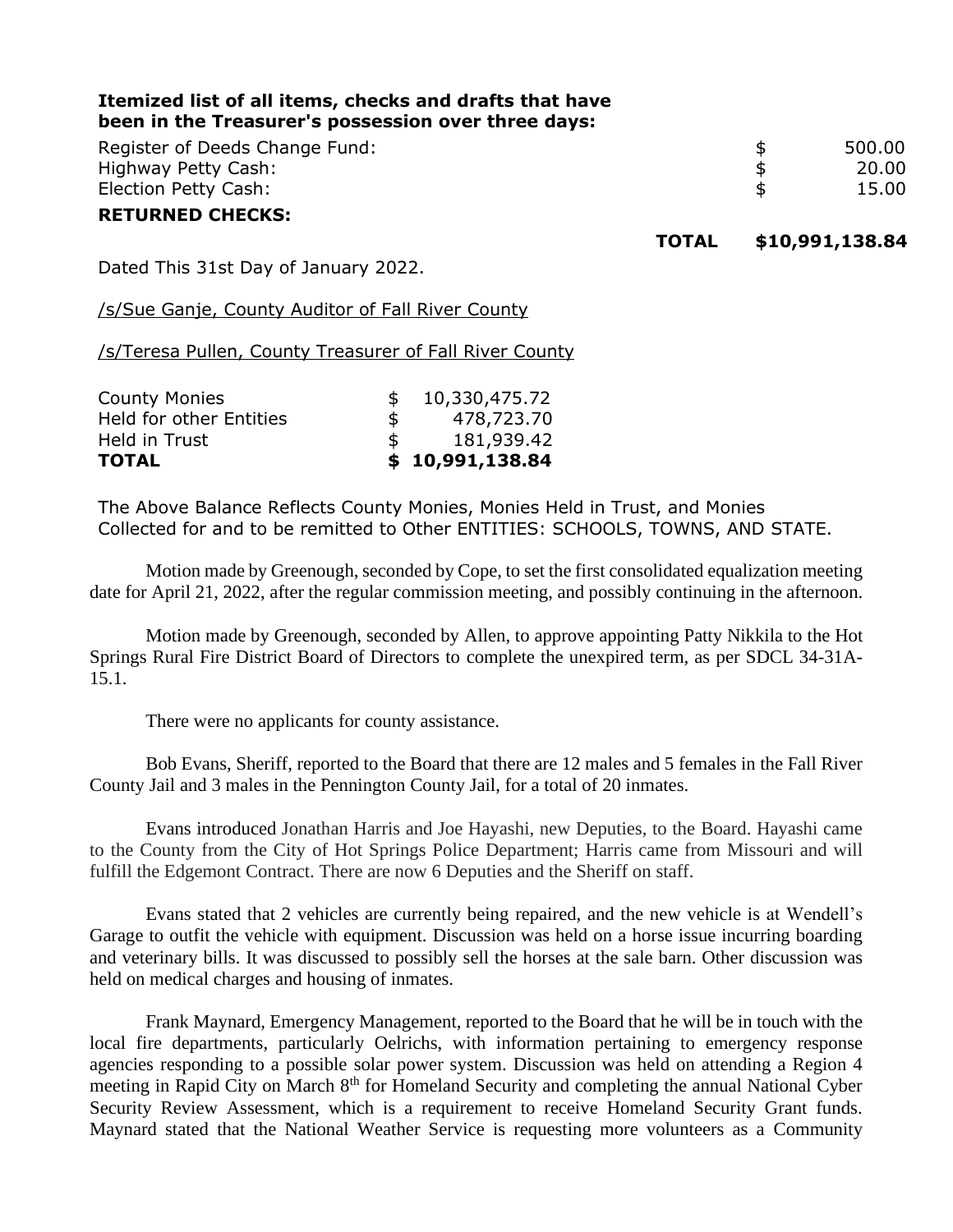Collaborative Rain, Hail, and Snow Network (CoCoRaHS) observer. A decision will need to be made soon about the Golden West Tower, as it will be sold in the future; Maynard will do further research and report back to the Board. Fires and incidents were also reported.

Nina Steinmetz, Weed & Pest Supervisor, reported to the Board about events that have happened in the last year through the Weed and Pest office. Through various revenue sources, the Weed and Pest department took in \$38,941.92. After revenues and expenditures, there was \$54,310.50 left in her yearly budget, to revert to the General Fund. Steinmetz stated that they received \$9,944.36 for Mosquito Surveillance Grant, \$4,000.00 for FY2020 Contractual Grant and \$9,410.52 for Fall River County Prairie Dog Assistance. The Weed and Pest Department provides right-of-way spraying for all County Roads, contract application for residents, private landowner weed identification and notices, mosquito fogging in Oelrichs and Buffalo Gap, prairie dog control (education on methods, training, labor, PERC rental and poisons), grasshopper control and ATV 15 gallon sprayer unit rental. Steinmetz and Bob Novotny attended the 2022 Weed and Pest Conference in Huron. They found out that the County will be receiving \$12,500 for the Salt Cedar Clean Up Grant and \$5,000.00 for the Hoary Cress Plus Grant. They learned about record keeping requirements, chemical drift, SD DOT Spray Contract process, working with FSA, different weeds and enforcements, drones and leaving a legacy. Steinmetz spoke of the possibility of purchasing another side by side in the future.

Motion made by Greenough, seconded by Allen, to approve hiring Abbey Reis, seasonal part time weed sprayer and mosquito surveillance, \$12.00 per hour and a wage increase for Ken Oschele, part-time weed sprayer, \$.75 per hour increase.

Teresa Pullen, Treasurer and Dave Weishaupl, Building Supervisor, met with the Board. Motion made by Allen, seconded by Falkenburg, to approve the quote from Hagen Glass for Courthouse window installation in the amount of \$27,500.00.

Braniff Smith, Farmers Insurance, met with the Board to raise concerns about the Cascade Fire District not being fully functional and insurance for homes in the area because of it. Smith thought a possible solution may be to split the district between Hot Springs, Edgemont and Oelrichs; he thought the commissioners had a responsibility do something. Jeff Smystad, Cascade Fire Chief, spoke of the fact that the department had been on the decline, but it was getting better and needing the right kind of volunteers. Smystad spoke of the big area to cover, however, they did have mutual agreements with other fire departments in the County. Maynard spoke of fire departments within the County being spread thin. The Board is not shirking the problem but doesn't want to overstep their bounds; they recommended the possibility of having a County Firefighter Association meeting, to help with a solution for the matter.

Justin O'Neill, Attorney, met with the Board. Motion made by Greenough, seconded by Allen, to set a hearing to vacate a street for Lynda Long on April 7, 2022 at 9:30 a.m. With Cope abstaining, all others voting yes, motion carries.

Randy Seiler, Highway Superintendent, met with the Board. Motion made by Allen, seconded by Greenough, to approve the Game, Fish and Parks Agreement for Roads for Chip seal on Angostura Road at the North and East Entrance.

Motion made by Greenough, seconded by Allen, to approve advertising for the 2022 Fall River County Chip Seal projects.

Seiler notified the Board that another employee resigned; they are advertising through the County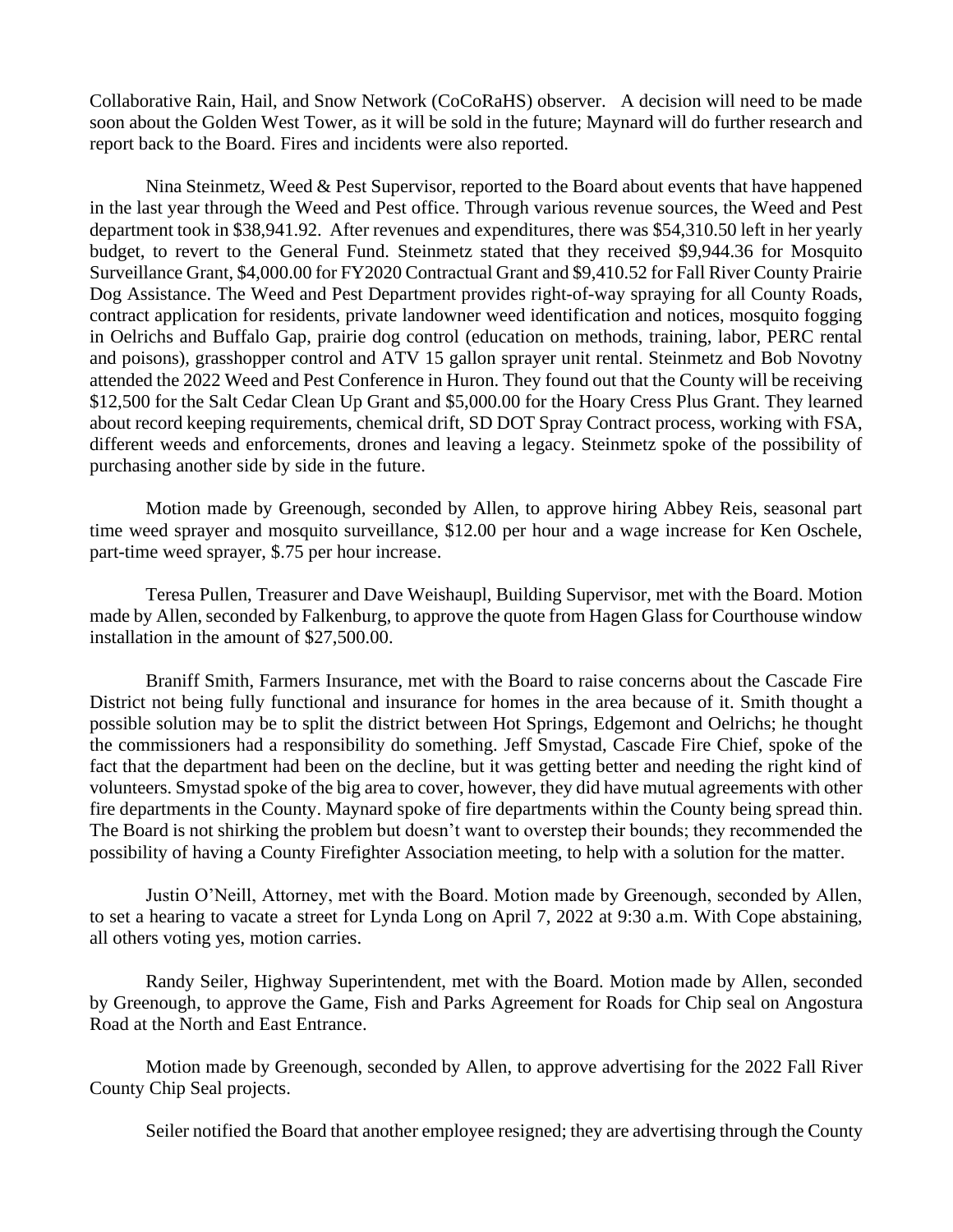Paper, on Job Service and on the County Website. Discussion was held on a letter that was received from Game, Fish and Parks concerning Shep's Canyon Road, what to do regarding chip seal and speed control. Seiler also updated the Board that they have been doing some blading on county roads and preparing for the upcoming storm. The v-plows are coming from Canada; one is complete, and Seiler expects the other to be done soon.

Motion made by Greenough, seconded by Allen, to approve the bills as follows:

#### **GENERAL FUND**

| ADVANCED ENT & ALLERGY            | <b>INMATE MEDICAL</b>           | \$175.90    |
|-----------------------------------|---------------------------------|-------------|
| AMERICAN FAMILY ASSURANCE         | AMERICAN FAMILY ASSURANCE       | \$904.83    |
| <b>AMAZON CAPITAL SERVICES</b>    | <b>SUPPLY</b>                   | \$848.51    |
| A-Z SHREDDING INC                 | <b>SHREDDING</b>                | \$53.36     |
| <b>BOB BARKER COMPANY INC</b>     | <b>INMATE SUPPLY</b>            | \$7,067.76  |
| <b>BLACK HILLS CHEMICAL</b>       | <b>SUPPLY</b>                   | \$201.61    |
| BRUMBAUGH & QUANDAHL, P.C.        | GARNISHMENT                     | \$36.36     |
| <b>BOMGAARS SUPPLY</b>            | <b>SUPPLY</b>                   | \$203.43    |
| BOSTON MUTUAL LIFE INS CO         | LIFE INSURANCE                  | \$32.76     |
| CAMERON, GEORGE                   | <b>COURT REPORTER</b>           | \$491.60    |
| <b>COLBATH &amp; SPERLICH, PC</b> | CAAF/MAG/JUV                    | \$2,101.03  |
| <b>CREDIT COLLECTION BUREAU</b>   | <b>COLLECTIONS</b>              | \$604.18    |
| <b>DAKOTA SUPPLY GROUP</b>        | <b>PARTS</b>                    | \$655.77    |
| DELTA DENTAL PLAN OF SD           | <b>DELTA DENTAL</b>             | \$2,493.10  |
| DUFFY LAW FIRM, PROF. LLC         | A&N                             | \$1,354.30  |
| <b>EFTPS</b>                      | EFTPS PAYROLL TAXES             | \$40,627.75 |
| <b>EN-TECH LLC</b>                | <b>FUMIGATION</b>               | \$125.00    |
| DEWEY J ERTZ, ED                  | <b>COURT ORDERED EVALUATION</b> | \$2,775.00  |
| <b>EXECUTIVE MGMT FINANCE</b>     | <b>BIT NETWORK FEES</b>         | \$78.75     |
| DUDE SOLUTIONS, INC.              | <b>GIS SUPPORT CONTRACT</b>     | \$329.55    |
| FARRELL, FARRELL & GINSBACH       | <b>CAAF</b>                     | \$2,092.21  |
| <b>FALL RIVER COUNTY HERALD</b>   | <b>PUBLICATION</b>              | \$847.25    |
| <b>GOLDEN WEST TECHNOLOGIES</b>   | SERVICE/NETWORK/SERVER          | \$1,979.25  |
| <b>HEAVY HIGHWAY FRINGE</b>       | <b>INSURANCE FEES</b>           | \$570.00    |
| <b>HILLS EDGE AUTO SALES</b>      | MAINTENANCE                     | \$209.16    |
| HOT SPRINGS ACE HARDWARE          | <b>SUPPLY</b>                   | \$192.82    |
| <b>HOT SPRINGS AUTOMOTIVE</b>     | <b>SUPPLY</b>                   | \$23.14     |
| <b>CITY OF HOT SPRINGS</b>        | UNIFORM REIMBURSEMENT           | \$1,000.00  |
| <b>IOWA LABORERS DISTRICT</b>     | <b>HEALTH INSURANCE</b>         | \$20,441.50 |
| JUSTICE FIRE & SAFETY, INC        | ANNUAL INSPECTION               | \$227.25    |
| KATTERHAGEN, MARK                 | QMHP                            | \$15.00     |
| <b>KENNEDY PIER LOTUS</b>         | QMHP                            | \$247.50    |
| LIUNA LABORERS LOCAL 620          | <b>UNION DUES</b>               | \$324.00    |
| LEWNO, LUCY                       | QMHP                            | \$166.53    |
| LOCKWOOD, DARCY                   | QMHP                            | \$15.00     |
| LYNN'S DAKOTAMART                 | <b>SUPPLY</b>                   | \$17.16     |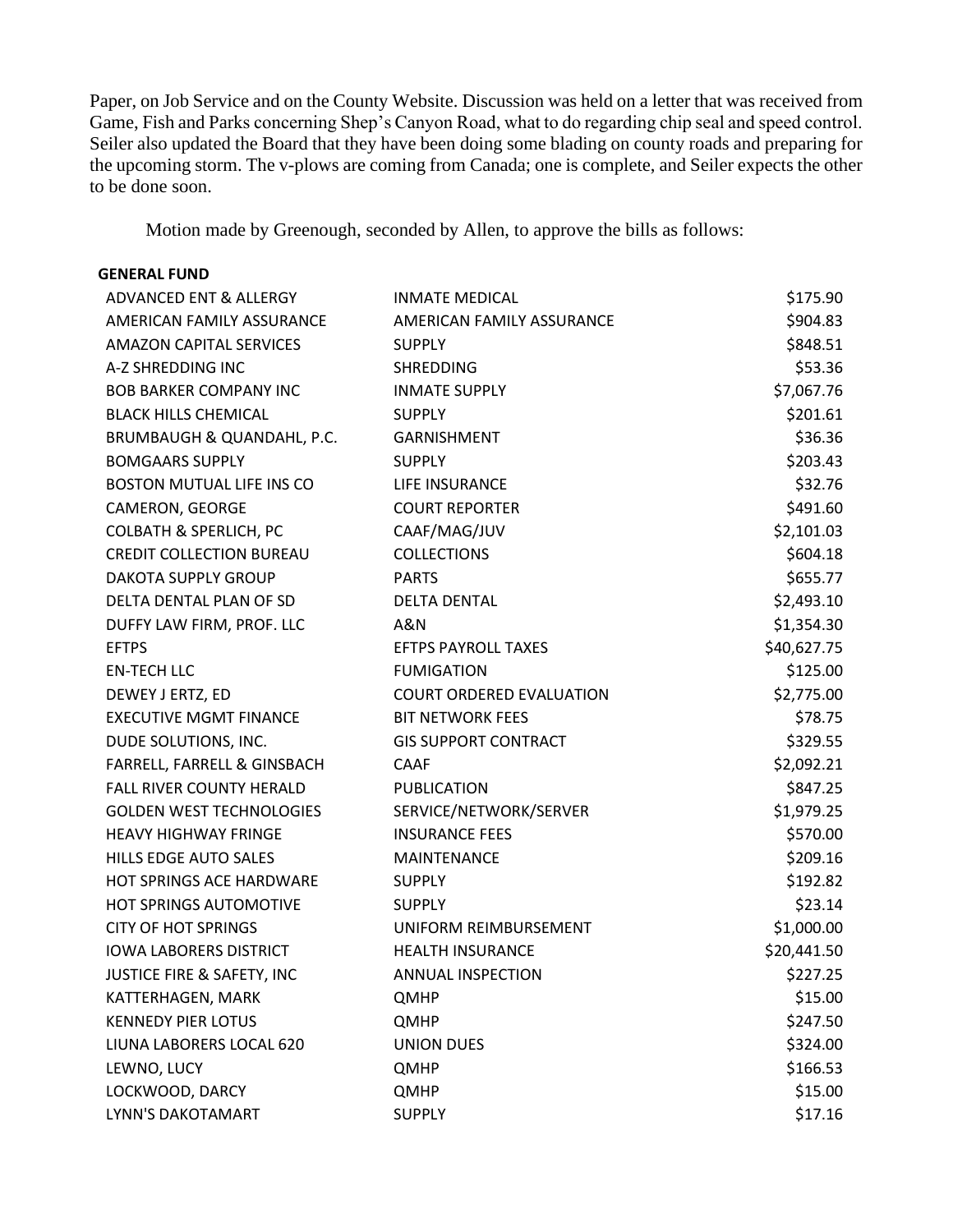| LYNN'S DAK. MART PHARMACY        | <b>INMATE PHARMACY</b>       | \$1,216.27  |
|----------------------------------|------------------------------|-------------|
| <b>MASTERCARD</b>                | <b>COUNTY CREDIT CARD</b>    | \$1,350.58  |
| MCLEODS OFFICE SUPPLY CO.        | <b>SUPPLIES</b>              | \$121.85    |
| NATIONWIDE RETIREMENT            | NATIONWIDE RETIREMENT        | \$500.00    |
| NEW YORK LIFE INSURANCE          | NEW YORK LIFE INSURANCE      | \$65.00     |
| NORTON, TINA                     | <b>CONTRACT NURSE INMATE</b> | \$1,325.00  |
| CHILD SUPPORT PAYMENT CNT        | <b>CHILD SUPPORT</b>         | \$655.00    |
| POWELL, DEBRA J                  | <b>BLOOD DRAW</b>            | \$75.00     |
| <b>QUILL CORPORATION</b>         | <b>OFFICE SUPPLIES</b>       | \$7.39      |
| RELIANCE STANDARD LIFE           | <b>VISION PLAN</b>           | \$274.07    |
| <b>SDSU EXTENSION</b>            | 4-H ADVISOR SALARY           | \$10,567.75 |
| SD RETIREMENT SYSTEM             | <b>SDRS CONTRIBUTION</b>     | \$19,518.88 |
| SD SECRETARY OF STATE            | <b>VOTER LISTS</b>           | \$40.00     |
| SERVALL                          | RUG/UNIFORM SERVICE          | \$187.13    |
| SONNY'S SUPER FOODS              | <b>SUPPLY</b>                | \$85.90     |
| SPITZER, KRISTI                  | REIMBURSEMENT                | \$45.67     |
| SD DEPT OF PUBLIC SAFETY         | <b>TELETYPE SERVICE</b>      | \$6,430.00  |
| NORTON, MIKAYLA                  | <b>BLOOD DRAW</b>            | \$300.00    |
| UNITED WAY BLACK HILLS           | UNITED WAY DONATION          | \$122.00    |
| <b>VERIZON WIRELESS</b>          | <b>CELL PHONE PLAN</b>       | \$503.77    |
| <b>WENDELL'S GARAGE</b>          | <b>MAINTENANCE</b>           | \$187.00    |
| MOLITOR, DALE                    | <b>ANIMAL CARE</b>           | \$3,000.00  |
| <b>COMMISSIONERS</b>             | <b>FEBRUARY SALARIES</b>     | \$4,100.00  |
| <b>AUDITOR'S OFFICE</b>          | <b>FEBRUARY SALARIES</b>     | \$20,044.29 |
| <b>AUDITOR'S OFFICE</b>          | <b>OVERTIME</b>              | \$132.74    |
| <b>TREASURER'S OFFICE</b>        | <b>FEBRUARY SALARIES</b>     | \$16,564.59 |
| <b>TREASURER'S OFFICE</b>        | <b>OVERTIME</b>              | \$108.25    |
| STATE'S ATTORNEY'S OFFICE        | <b>FEBRUARY SALARIES</b>     | \$14,866.82 |
| <b>STATE'S ATTORNEY'S OFFICE</b> | <b>OVERTIME</b>              | \$596.40    |
| <b>MAINTENANCE</b>               | <b>FEBRUARY SALARIES</b>     | \$9,530.11  |
| <b>MAINTENANCE</b>               | <b>OVERTIME</b>              | \$45.00     |
| <b>ASSESSOR'S OFFICE</b>         | <b>FEBRUARY SALARIES</b>     | \$13,880.08 |
| <b>ASSESSOR'S OFFICE</b>         | <b>OVERTIME</b>              | \$23.58     |
| <b>REGISTER OF DEEDS OFFICE</b>  | <b>FEBRUARY SALARIES</b>     | \$9,354.13  |
| <b>REGISTER OF DEEDS OFFICE</b>  | <b>OVERTIME</b>              | \$6.49      |
| <b>VETERAN'S SERVICE OFFICE</b>  | <b>FEBRUARY SALARIES</b>     | \$4,143.36  |
| <b>GIS OFFICE</b>                | <b>FEBRUARY SALARIES</b>     | \$4,090.15  |
| <b>SHERIFF</b>                   | <b>FEBRUARY SALARIES</b>     | \$32,204.25 |
| <b>SHERIFF</b>                   | <b>OVERTIME</b>              | \$4,702.06  |
| <b>JAIL</b>                      | <b>FEBRUARY SALARIES</b>     | \$22,571.18 |
| <b>JAIL</b>                      | <b>OVERTIME</b>              | \$3,892.39  |
| <b>CORNER</b>                    | <b>FEBRUARY SALARIES</b>     | \$450.00    |
| <b>NURSE'S OFFICE</b>            | <b>FEBRUARY SALARIES</b>     | \$3,986.04  |
| <b>EXTENSION OFFICE</b>          | <b>FEBRUARY SALARIES</b>     | \$2,809.81  |
| <b>EXTENSION OFFICE</b>          | <b>OVERTIME</b>              | \$6.28      |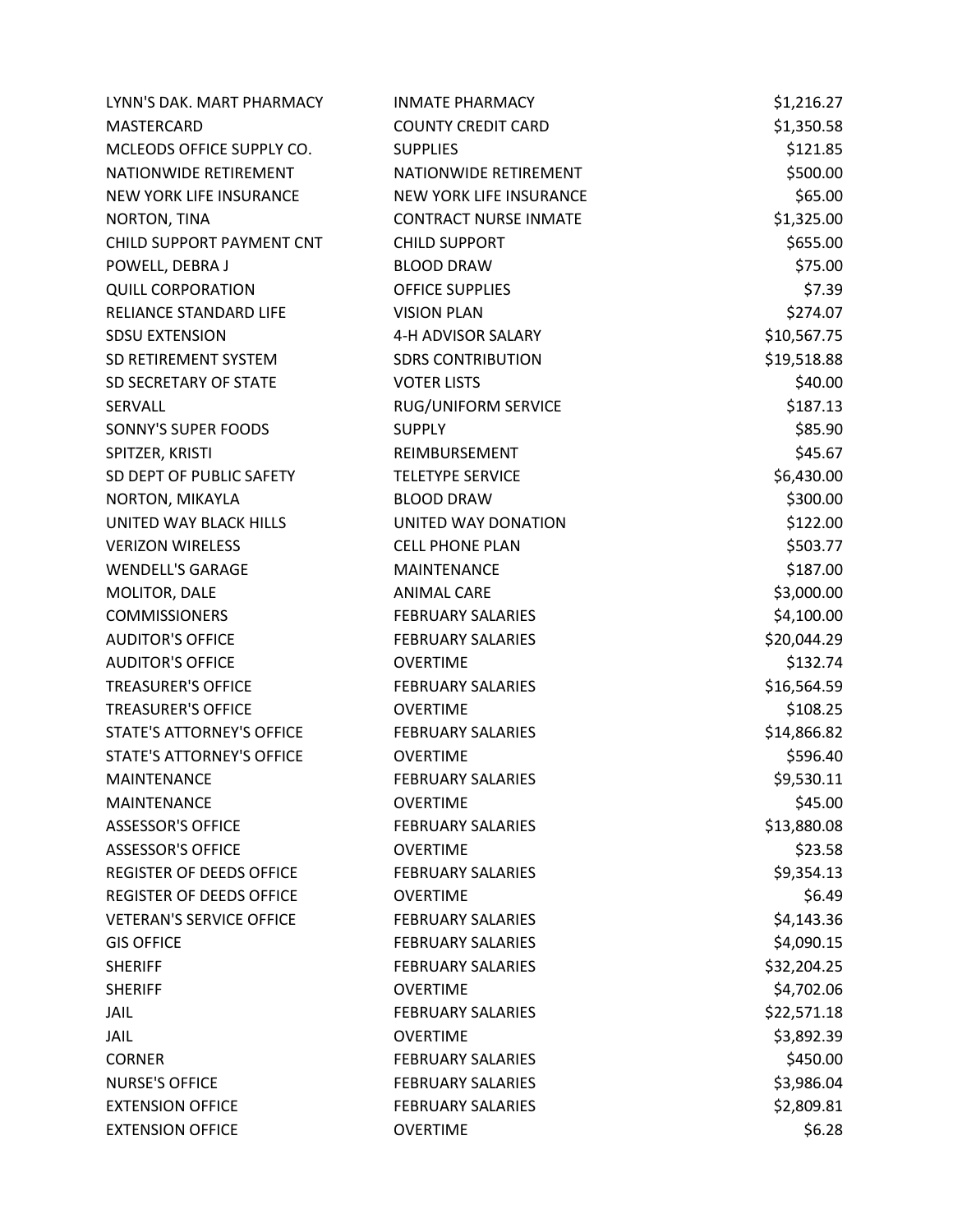| <b>WEED &amp; PEST OFFICE</b>      | <b>FEBRUARY SALARIES</b>              | \$4,312.69   |
|------------------------------------|---------------------------------------|--------------|
|                                    | TOTAL FOR GENERAL FUND                | \$308,527.27 |
| <b>COUNTY ROAD &amp; BRIDGE</b>    |                                       |              |
| A & B WELDING SUPPLY CO.           | WELDING SUPPLIES/LEA                  | \$36.27      |
| AMERICAN FAMILY ASSURANCE          | AMERICAN FAMILY ASSURANCE             | \$365.50     |
| <b>AMAZON CAPITAL SERVICES</b>     | <b>SUPPLY</b>                         | \$31.95      |
| <b>BLACK HILLS ELECTRIC</b>        | <b>UTILITY</b>                        | \$41.55      |
| <b>BLACK HILLS OVERHEAD DOOR</b>   | <b>REPAIR</b>                         | \$544.61     |
| <b>BOMGAARS</b>                    | <b>SUPPLY</b>                         | \$644.46     |
| BROSZ ENGINEERING, INC.            | ENGINEERING                           | \$26,982.50  |
| <b>BUTLER MACHINERY CO.</b>        | SUPPLIES/REPAIRS                      | \$9,797.14   |
| DELTA DENTAL PLAN OF SD            | <b>DELTA DENTAL</b>                   | \$404.10     |
| <b>EFTPS</b>                       | <b>EFTPS PAYROLL TAXES</b>            | \$10,351.69  |
| <b>FALL RIVER AUTO SUPPLY</b>      | <b>AUTO PARTS/REPAIR</b>              | \$6.42       |
| <b>FALL RIVER HEALTH</b>           | RANDOM DRUG TESTING                   | \$329.00     |
| <b>FORWARD DISTRIBUTING</b>        | SUPPLIES/PARTS                        | \$64.35      |
| <b>GRANGAARD CONSTRUCTION</b>      | <b>ROAD PROJECT</b>                   | \$463,881.60 |
| <b>HEAVY HIGHWAY FRINGE</b>        | <b>INSURANCE FEES</b>                 | \$150.00     |
| HOT SPRINGS ACE HARDWARE           | <b>SUPPLY</b>                         | \$105.76     |
| HOT SPRINGS AUTOMOTIVE             | <b>AUTO SUPPLY PARTS</b>              | \$572.04     |
| <b>IOWA LABORERS DISTRICT</b>      | <b>HEALTH INSURANCE</b>               | \$5,370.50   |
| JUSTICE FIRE & SAFETY, INC         | ANNUAL INSPECTION                     | \$404.25     |
| LIUNA LABORERS LOCAL 620           | <b>UNION DUES</b>                     | \$162.00     |
| NEBRASKA CHILD SUPPORT             | <b>CHILD SUPPORT</b>                  | \$600.00     |
| NEWMAN SIGNS INC.                  | SIGNAGE                               | \$796.34     |
| RELIANCE STANDARD LIFE             | <b>VISION PLAN</b>                    | \$12.66      |
| SAFETY-KLEEN SYSTEMS, INC          | <b>SUPPLIES</b>                       | \$124.47     |
| SD DEPT OF TRANSPORTATION          | STATE COST SHARE ROA                  | \$521.28     |
| SD RETIREMENT SYSTEM               | SDRS CONTRIBUTION/SPECIAL PAY PLAN    | \$7,339.09   |
| SEILER, RANDY                      | <b>CELLPHONE REIMBURSEMENT</b>        | \$75.00      |
| UNITED WAY BLACK HILLS             | UNITED WAY DONATION                   | \$20.00      |
| <b>HIGHWAY DEPARTMENT</b>          | <b>FEBRUARY SALARIES</b>              | \$42,837.61  |
| <b>HIGHWAY DEPARTMENT</b>          | <b>OVERTIME</b>                       | \$3,097.24   |
|                                    | <b>TOTAL COUNTY ROAD &amp; BRIDGE</b> | \$575,669.38 |
| <b>911 SURCHARGE REIMBURSEMENT</b> |                                       |              |
| AMERICAN FAMILY ASSURANCE          | AMERICAN FAMILY ASSURANCE             | \$129.09     |
| <b>AMAZON CAPITAL SERVICES</b>     | <b>SUPPLY</b>                         | \$214.26     |
| <b>CREDIT COLLECTION BUREAU</b>    | <b>COLLECTIONS</b>                    | \$302.86     |
| DELTA DENTAL PLAN OF SD            | <b>DELTA DENTAL</b>                   | \$375.20     |
| <b>EFTPS</b>                       | <b>EFTPS PAYROLL TAXES</b>            | \$5,102.77   |
| <b>HEAVY HIGHWAY FRINGE</b>        | <b>INSURANCE FEES</b>                 | \$90.00      |
| <b>IOWA LABORERS DISTRICT</b>      | <b>HEALTH INSURANCE</b>               | \$2,706.00   |
| LIUNA LABORERS LOCAL 620           | <b>UNION DUES</b>                     | \$81.00      |
| MASTERCARD                         | <b>COUNTY CREDIT CARD</b>             | \$1,413.75   |
| RELIANCE STANDARD LIFE             | <b>VISION PLAN</b>                    | \$6.33       |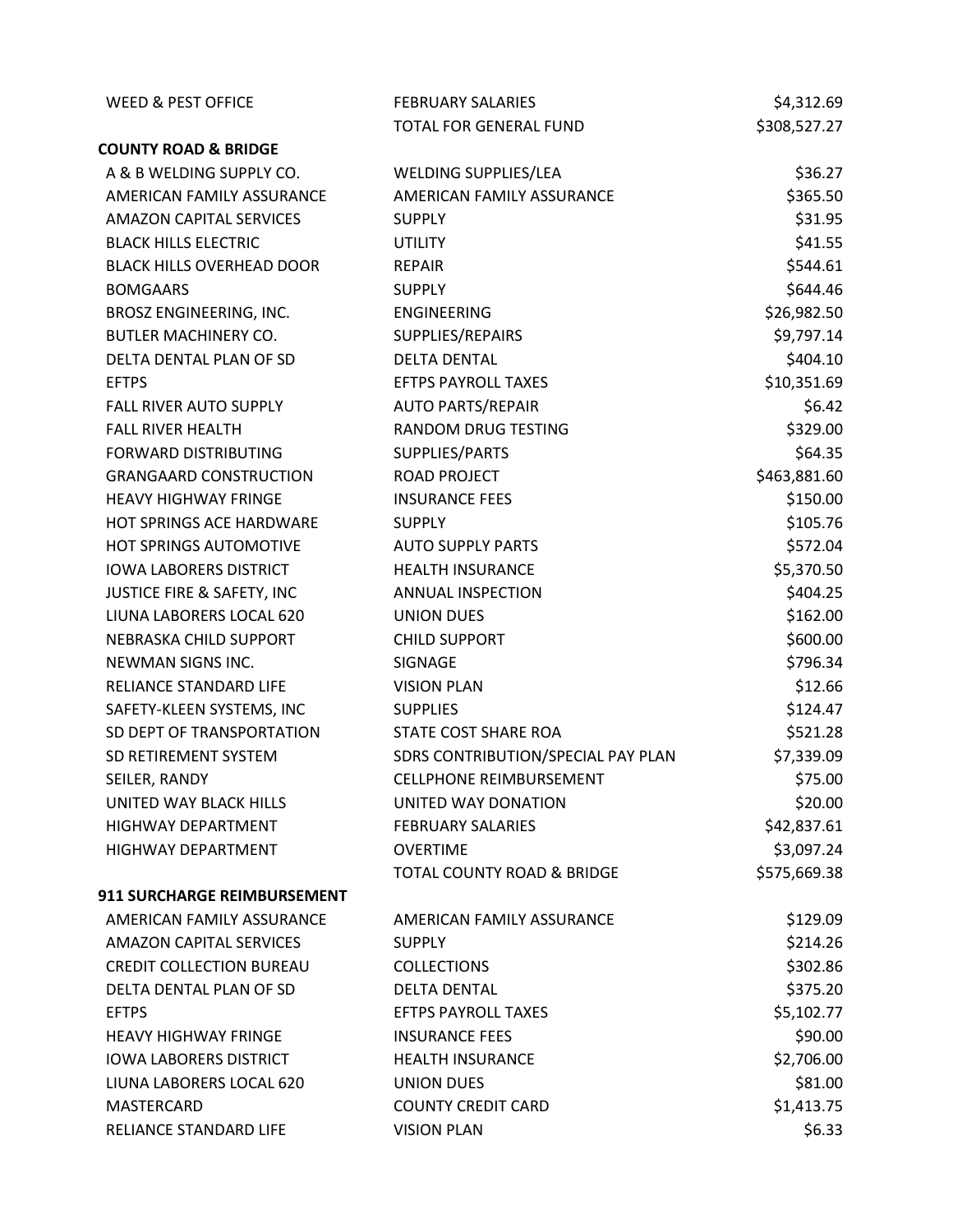| SD RETIREMENT SYSTEM        | <b>SDRS CONTRIBUTION</b>              | \$2,694.80   |
|-----------------------------|---------------------------------------|--------------|
| <b>VERIZON WIRELESS</b>     | <b>CELL PHONE PLAN</b>                | \$41.91      |
| <b>DISPATCH</b>             | <b>FEBRUARY SALARIES</b>              | \$19,994.25  |
| <b>DISPATCH</b>             | <b>OVERTIME</b>                       | \$2,462.47   |
|                             | TOTAL FOR 911 SURCHARGE REIMBURSEMENT | \$35,614.69  |
| <b>EMERGENCY MANAGEMENT</b> |                                       |              |
| <b>BAUERKEMPERS INC</b>     | <b>SERVICE</b>                        | \$418.26     |
| <b>EFTPS</b>                | <b>EFTPS PAYROLL TAXES</b>            | \$1,560.24   |
| MASTERCARD                  | <b>COUNTY CREDIT CARD</b>             | \$68.50      |
| SD RETIREMENT SYSTEM        | <b>SDRS CONTRIBUTION</b>              | \$635.42     |
| <b>VERIZON WIRELESS</b>     | <b>CELL PHONE PLAN</b>                | \$83.82      |
| FR EMERGENCY MANAGEMENT     |                                       |              |
| <b>OFFICE</b>               | <b>FEBRUARY SALARIES</b>              | \$5,295.22   |
|                             | TOTAL FOR EMERGENCY MANAGEMENT        | \$8,061.46   |
| 24/7 SOBRIETY FUND          |                                       |              |
| <b>EFTPS</b>                | <b>EFTPS PAYROLL TAXES</b>            | \$278.96     |
| 24/7 OFFICE                 | <b>FEBRUARY SALARIES</b>              | \$1,823.27   |
|                             | TOTAL FOR 24/7 SOBRIETY FUND          | \$2,102.23   |
|                             | TOTAL PAID BETWEEN 2/18/22 AND 3/3/22 | \$929,975.00 |
|                             |                                       |              |

Break was taken at 10:15 a.m. and the meeting reconvened at 10:24 a.m.

No public comment was heard.

Dustin Ross, Andersen Engineers, met with the Board. Motion made by Greenough, seconded by Allen, to approve the following resolution:

# **FALL RIVER COUNTY RESOLUTION #2022-10**

### **A Plat of Staben Tracts 1 thru 4, of Sections 24, T8S, R6E, BHM, Fall River County, South Dakota**

WHEREAS, there has been presented to the County Commissioners of Fall River County, South Dakota, the within plat of the above described lands, and it appearing to this Board that the system of streets conforms to the system of streets of existing plats and section lines of the county; adequate provision is made for access to adjacent unplatted lands by public dedication or section line when physically accessible; all provisions of the county subdivision regulations have been complied with; all taxes and special assessments upon the property have been fully paid; and the plat and survey have been lawfully executed; now and therefore,

BE IT RESOLVED that said plat is hereby approved in all respects.

Dated this 3<sup>rd</sup> day of March, 2022.

/s/Joe Falkenburg, Chairman Fall River County Board of Commissioners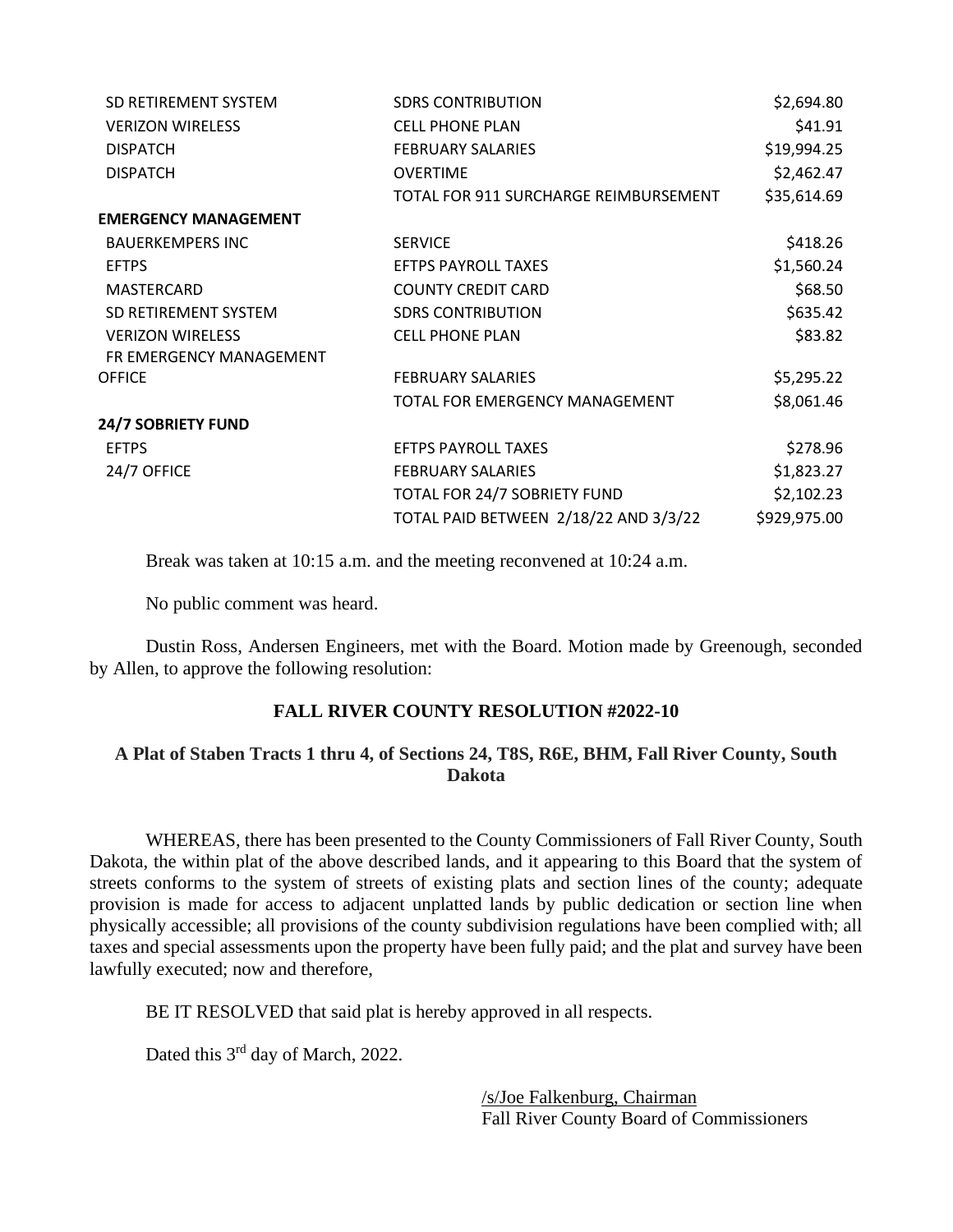ATTEST: /s/Sue Ganje Fall River County Auditor

Motion made by Allen, seconded by Cope, to approve the following resolution:

## **FALL RIVER COUNTY RESOLUTION #2022-11**

# **A Plat of Utility Lot 1 Revised of Block 5 of Ponderosa Subdivision, Tract DR 1, and Tract SM 1, located in the NE1/4 of Section 33, and the NW1/4 of Section 34, All in T7S, R6E, BHM, Fall River County, South Dakota**

# **Formerly Utility Lot 1 of Block 5 of Ponderosa Subdivision, Lot 10R of Tract FL, Tract SM, and Tract DR**

WHEREAS, there has been presented to the County Commissioners of Fall River County, South Dakota, the within plat of the above described lands, and it appearing to this Board that the system of streets conforms to the system of streets of existing plats and section lines of the county; adequate provision is made for access to adjacent unplatted lands by public dedication or section line when physically accessible; all provisions of the county subdivision regulations have been complied with; all taxes and special assessments upon the property have been fully paid; and the plat and survey have been lawfully executed; now and therefore,

BE IT RESOLVED that said plat is hereby approved in all respects.

Dated this 3<sup>rd</sup> day of March, 2022.

/s/Joe Falkenburg, Chairman Fall River County Board of Commissioners

ATTEST: /s/Sue Ganje Fall River County Auditor

The Board reviewed House Bill 1325. Motion made by Greenough, seconded by Cope, to support House Bill 1325, as an emergency designation, accompanied by a letter, and authorize the Chairman to sign.

Motion made by Allen, seconded by Cope, to approve hiring Jonathan Harris, Deputy, effective date February 22, 2022, \$18.50 per hour, as per union contract and Joe Hayashi, Deputy, effective date March 4, 2022, \$20.50 per hour, as per union contract.

A brief discussion was held on the comparison of the calculation of Ag Values in South Dakota and North Dakota, a study by Ron Haugen and Dwight Aakre. Lance Russell, State's Attorney, recommended that the board review it more and make a better determination at the next meeting.